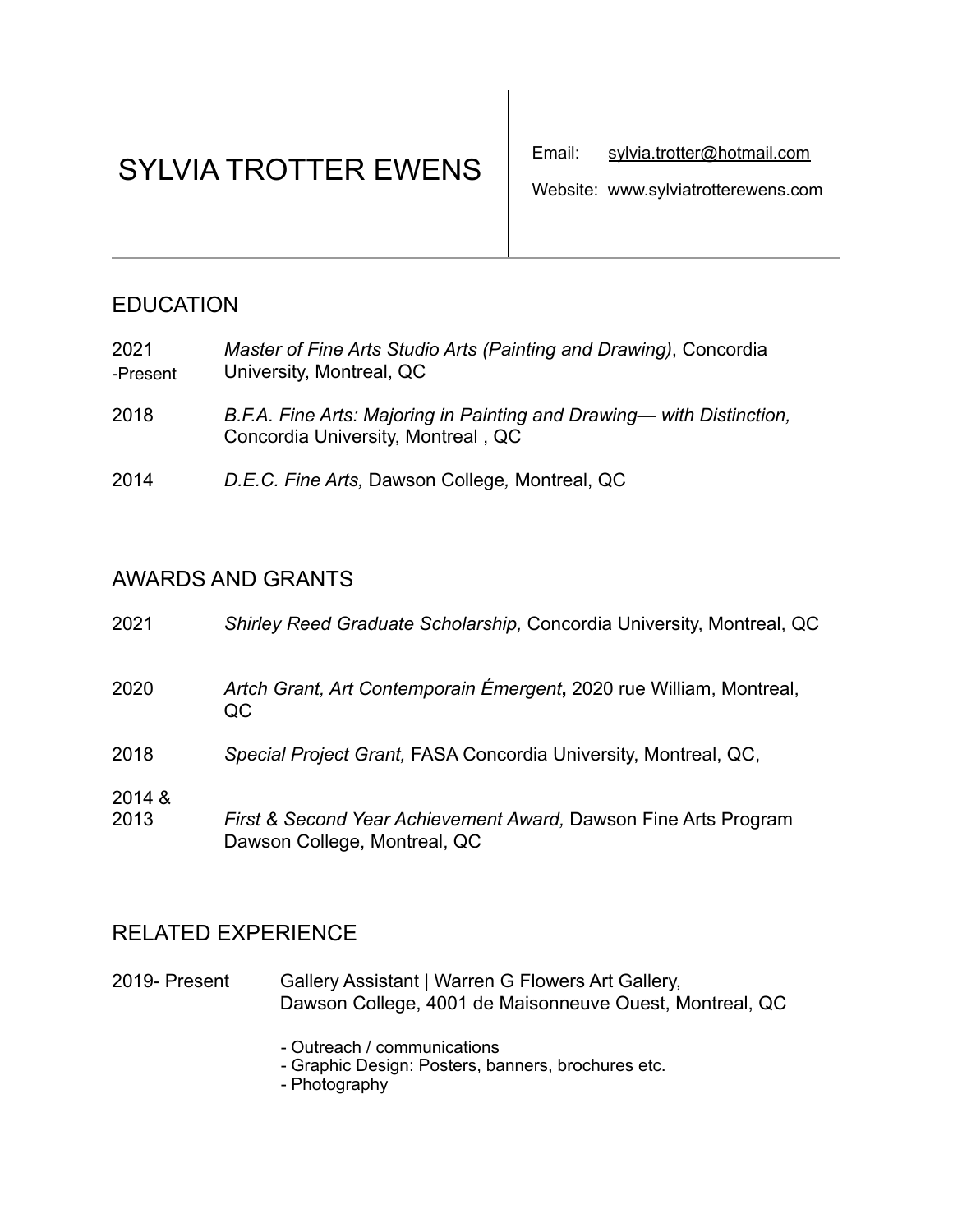#### SOLO EXHIBITIONS

- 2022 *TBD,* Monkland Gallery, Maison de la culture Notre-Dame-de-Grâce, 6400, avenue de Monkland, Montréal, QC
- \*\***TBD** *Is This More Palatable?,* Archive Contemporary Gallery in conjunction with AVE Gallery, 2471 Centre St, Montreal, QC
- 2020 *Urban Nature,* AVE Gallery, 901 Espace B-105, rue Lenoir, Montreal, QC

## [ SELECTED ] GROUP EXHIBITIONS & EVENTS

- 2021 *Festival International du Film sur l'Art (FIFA) Encan-bénéfice*, ByDealers, Montreal, QC
- 2021 What The Pop! Virtual Exhibition, Montreal QC
- 2021 What The Pop! Centre St Jax, 1439 Saint-Catherine St W, Montreal QC
- 2020 *Festival International du Film sur l'Art (FIFA) Encan-bénéfice*, ByDealers, Montreal, QC
- 2020 *ARTCH 3rd Edition,* Dorchester Square, Montreal, QC
- 2020 *Timelines,* Atelier Galerie 2112, 2112 rue Amherst, Montreal, QC
- 2019 *Common Uncommon,* Peripheral Hours, 8945 Saint-Urban, Montreal, QC
- 2019 *Estranged Spaces,* Galerie d'art Warren G. Flowers, Dawson College, 4001 de Maisonneuve Ouest, Montreal, QC
- 2018 *GIFC,* L'Inconnue Gallery, 233 Boulevard Crémazie O, Montréal, QC
- 2018 - *Nature*, Le Livart Gallery, 3980 St-Denis, Montreal, QC
- 2018 *AnthropoScene,* VAV Gallery, 1395 René-Lévesque Blvd W, Montreal, QC
- 2018 *Annual Graduating Students Exhibition*, FOFA Gallery,1515 Ste-Catherine St. West, QC
- 2018 -*The Snow is Melting,* Glass Door Gallery, 4064 St Laurent Blvd, Montreal, QC
- 2018 *Perennial Rubbish,* Glass Door Gallery, 4064 St Laurent Blvd, Montreal, QC

#### PRESS/PUBLICATIONS

2021 April

 *Les paysages (dé)construits de Sylvia Trotter Ewens à la Galerie AVE,* Vie des arts: web.